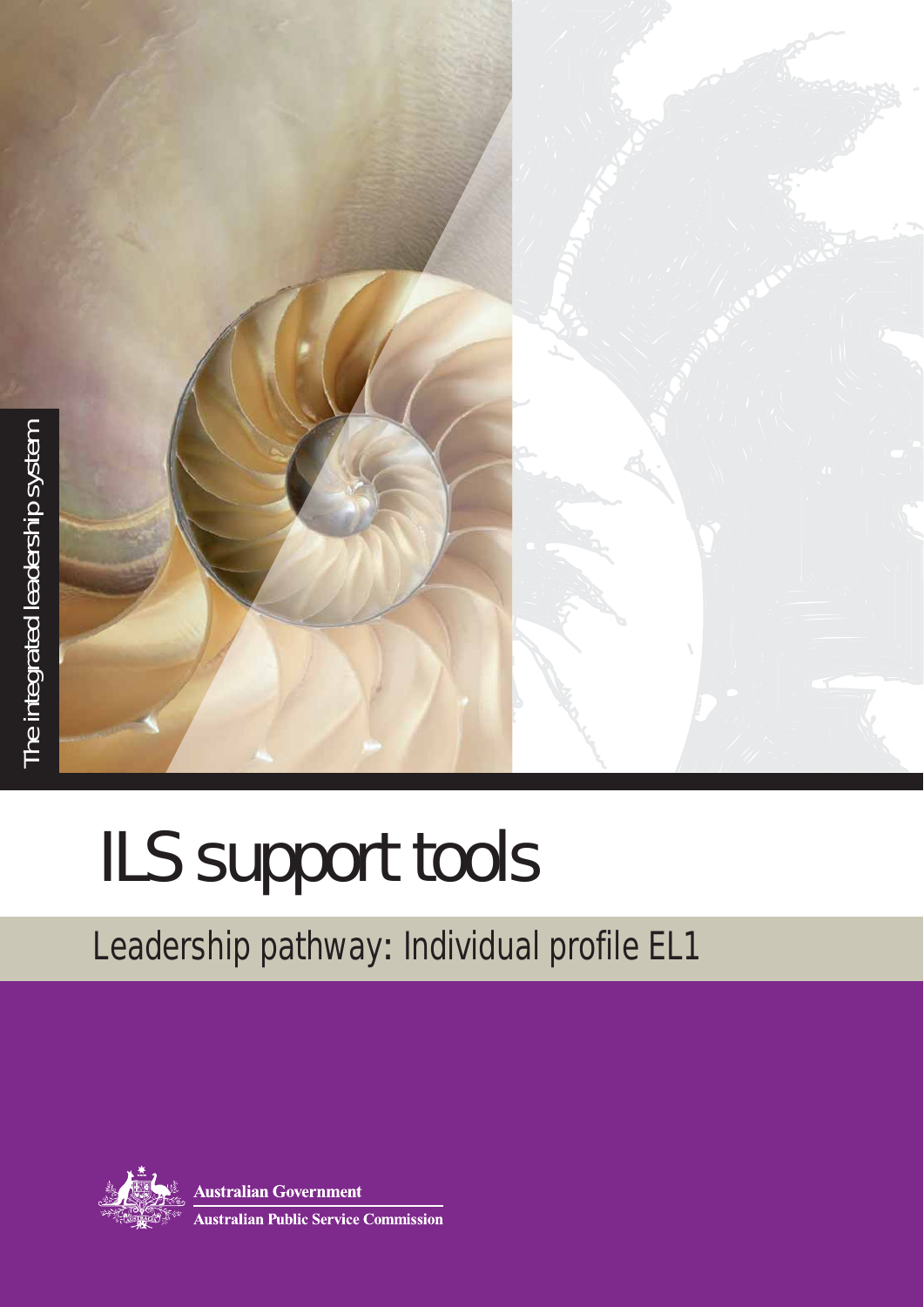# **Executive Level 1 profile**

# **Shapes strategic thinking**

#### **Inspires a sense of purpose and direction**

Provides direction to others regarding the purpose and importance of their work. Illustrates the relationship between operational tasks and organisational goals. Sets work tasks that align with the strategic objectives and communicates expected outcomes.

#### **Focuses strategically**

Understands the organisation's objectives and aligns operational activities accordingly. Considers the ramifications of issues and longer-term impact of own work and work area.

#### **Harnesses information and opportunities**

Gathers and investigates information from a variety of sources, and explores new ideas and different viewpoints. Probes information and identifies any critical gaps. Maintains an awareness of the organisation, monitors the context in which the organisation operates and finds out about best practice approaches.

# **Shows judgment, intelligence and commonsense**

Undertakes objective, systematic analysis and draws accurate conclusions based on evidence. Recognises the links between interconnected issues. Breaks through problems and weighs up the options to identify solutions. Explores possibilities and innovative alternatives.

# **Achieves results**

#### **Builds organisational capability and responsiveness**

Reviews project performance and focuses on identifying opportunities for continuous improvement. Identifies key talent to support performance. Remains flexible and responsive to changes in requirements.

#### **Marshals professional expertise**

Values specialist expertise and capitalises on the expert knowledge and skills of others. Contributes own expertise to achieve outcomes for the business unit.

# **Steers and implements change and deals with uncertainty**

Establishes clear plans and timeframes for project implementation and outlines specific activities. Responds in a positive and flexible manner to change and uncertainty. Shares information with others and assists them to adapt.

# **Ensures closure and delivers on intended results**

Sees projects through to completion. Monitors project progress and adjusts plans as required. Commits to achieving quality outcomes and ensures documentation procedures are maintained. Seeks feedback from stakeholders to gauge satisfaction.

# **Cultivates productive working relationships**

# **Nurtures internal and external relationships**

Builds and sustains relationships with a network of key people internally and externally. Proactively offers assistance for a mutually beneficial relationship*.* Anticipates and is responsive to internal and external client needs.

# **Facilitates cooperation and partnerships**

Involves people, encourages them and recognises their contribution. Consults and shares information and ensures others are kept informed of issues. Works collaboratively and operates as an effective team member.

# **Values individual differences and diversity**

Recognises the positive benefits that can be gained from diversity and encourages the exploration of diverse views. Harnesses understanding of differences to enhance interactions. Recognises the different working styles of individuals, and tries to see things from different perspectives.

#### **Guides, mentors and develops people**

Identifies learning opportunities for others and empowers them by delegating tasks. Agrees clear performance standards and gives timely praise and recognition. Makes time for people and offers full support when required. Delivers constructive, objective feedback in a manner that gains acceptance and achieves resolution. Deals with underperformance promptly.

# **Exemplifies personal drive and integrity**

#### **Demonstrates public service professionalism and probity**

Adopts a principled approach and adheres to the APS Values and Code of Conduct. Acts professionally and impartially at all times and operates within the boundaries of organisational processes and legal and public policy constraints. Operates as an effective representative of the organisation in public and internal forums.

# **Engages with risk and shows personal courage**

Provides impartial and forthright advice. Challenges important issues constructively, and stands by own position when challenged. Acknowledges mistakes and learns from them, and seeks guidance and advice when required.

# **Commits to action**

Takes personal responsibility for meeting objectives and progressing work. Shows initiative and proactively steps in and does what is required. Commits energy and drive to see that goals are achieved.

# **Displays resilience**

Persists and focuses on achieving objectives even in difficult circumstances. Remains positive and responds to pressure in a controlled manner. Continues to move forward despite criticism or setbacks.

#### **Demonstrates self awareness and a commitment to personal development**

Self-evaluates performance and seeks feedback from others. Communicates and acts on strengths and development needs. Reflects on own behaviour and recognises the impact on others. Shows strong commitment to learning and selfdevelopment, and accepts challenging new opportunities.

# **Communicates with influence**

# **Communicates clearly**

Confidently presents messages in a clear, concise and articulate manner. Focuses on key points and uses appropriate, unambiguous language. Selects the most appropriate medium for conveying information and structures written and oral communication to ensure clarity.

#### **Listens, understands and adapts to audience**

Seeks to understand the audience and tailors communication style and message accordingly. Listens carefully to others and checks to ensure their views have been understood. Checks own understanding of others' comments and does not allow misunderstandings to linger.

# **Negotiates persuasively**

Approaches negotiations with a strong grasp of the key issues, having prepared in advance. Understands the desired objectives and associated strengths and weaknesses. Anticipates the position of the other party, and frames arguments accordingly. Encourages the support of relevant stakeholders. Strives to achieve an outcome that delivers benefits for both parties.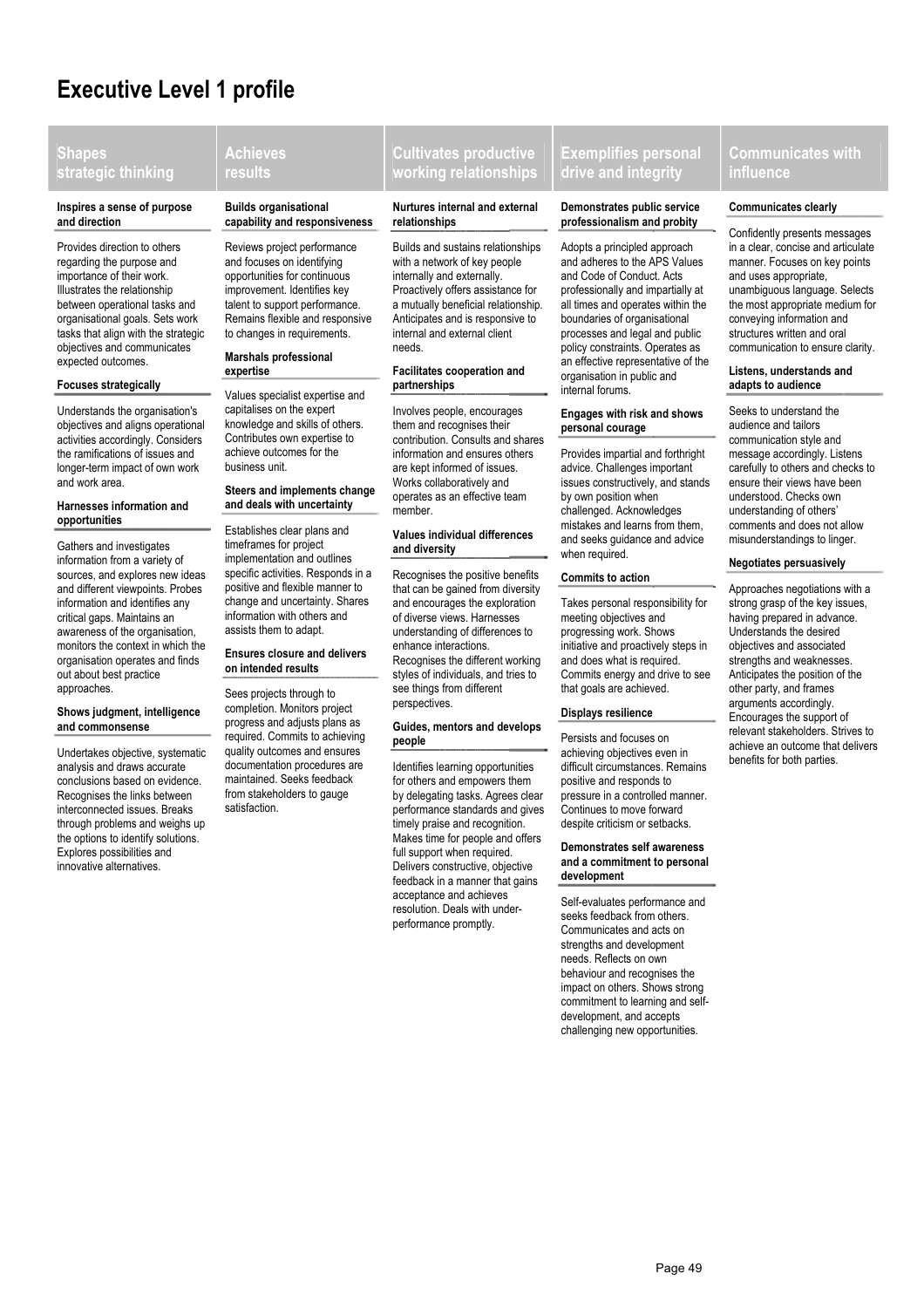# **Shapes strategic thinking EL1**

|                              | Inspires a sense of<br>purpose and direction                                                                                                                                                                                                                                                                                                 | <b>Focuses strategically</b>                                                                                                                                                                                                                                                                    | <b>Harnesses information</b><br>and opportunities                                                                                                                                                                                                                                                                                                     | Shows judgement,<br>intelligence and<br>commonsense                                                                                                                                                                                                                                                  |
|------------------------------|----------------------------------------------------------------------------------------------------------------------------------------------------------------------------------------------------------------------------------------------------------------------------------------------------------------------------------------------|-------------------------------------------------------------------------------------------------------------------------------------------------------------------------------------------------------------------------------------------------------------------------------------------------|-------------------------------------------------------------------------------------------------------------------------------------------------------------------------------------------------------------------------------------------------------------------------------------------------------------------------------------------------------|------------------------------------------------------------------------------------------------------------------------------------------------------------------------------------------------------------------------------------------------------------------------------------------------------|
| $\bar{\mathsf{e}}$<br>Descri | Provides direction to others<br>regarding the purpose and<br>importance of their work. Illustrates<br>the relationship between<br>operational tasks and<br>organisational goals. Sets work<br>tasks that align with the strategic<br>objectives and communicates<br>expected outcomes.                                                       | Understands the organisation's<br>objectives and aligns operational<br>activities accordingly. Considers<br>the ramifications of issues and<br>longer-term impact of own work<br>and work area.                                                                                                 | Gathers and investigates<br>information from a variety of<br>sources, and explores new ideas<br>and different viewpoints. Probes<br>information and identifies any<br>critical gaps. Maintains an<br>awareness of the organisation,<br>monitors the context in which the<br>organisation operates and finds<br>out about best practice<br>approaches. | Undertakes objective, systematic<br>analysis and draws accurate<br>conclusions based on evidence.<br>Recognises the links between<br>interconnected issues. Breaks<br>through problems and weighs up<br>the options to identify solutions.<br>Explores possibilities and<br>innovative alternatives. |
| Q                            | * Communicates with others<br>regarding the purpose of their work<br>and the relationship between<br>operational activities and<br>organisational goals.<br>* Translates high-level goals and<br>outcomes into appropriate tasks<br>for others.<br>* Conveys expectations regarding<br>outcomes and the timely<br>achievement of objectives. | * Demonstrates an awareness of<br>the implications of issues for own<br>work and work area.<br>* Thinks about the future and<br>considers the longer-term<br>implications of own work.<br>* Understands the strategic<br>objectives of the organisation and<br>develops work plans accordingly. | * Identifies critical information gaps<br>and asks a range of questions to<br>uncover valuable information.                                                                                                                                                                                                                                           | * Systematically analyses<br>information to identify relationships<br>between factors.                                                                                                                                                                                                               |
|                              |                                                                                                                                                                                                                                                                                                                                              |                                                                                                                                                                                                                                                                                                 | * Sources information on best<br>practice approaches adopted in<br>both the public and private sectors.                                                                                                                                                                                                                                               | * Identifies problems and assesses<br>their significance; takes<br>appropriate action to resolve them.                                                                                                                                                                                               |
|                              |                                                                                                                                                                                                                                                                                                                                              |                                                                                                                                                                                                                                                                                                 | * Scans the organisational<br>environment; monitors the<br>corporate priorities, business<br>context and organisational culture.<br>* Gathers and investigates<br>information and alternate<br>viewpoints from a variety of<br>sources through formal and<br>informal means; explores new<br>ideas with an open mind.                                 | * Checks and clarifies information<br>and avoids unwarranted<br>assumptions; draws accurate<br>conclusions and presents logical<br>arguments.                                                                                                                                                        |
|                              |                                                                                                                                                                                                                                                                                                                                              |                                                                                                                                                                                                                                                                                                 |                                                                                                                                                                                                                                                                                                                                                       | * Explores various possibilities and<br>generates innovative alternatives.                                                                                                                                                                                                                           |
|                              |                                                                                                                                                                                                                                                                                                                                              |                                                                                                                                                                                                                                                                                                 |                                                                                                                                                                                                                                                                                                                                                       | * Selects the best option from a<br>range of potential solutions;<br>demonstrates how<br>recommendations solve the key<br>problems identified.                                                                                                                                                       |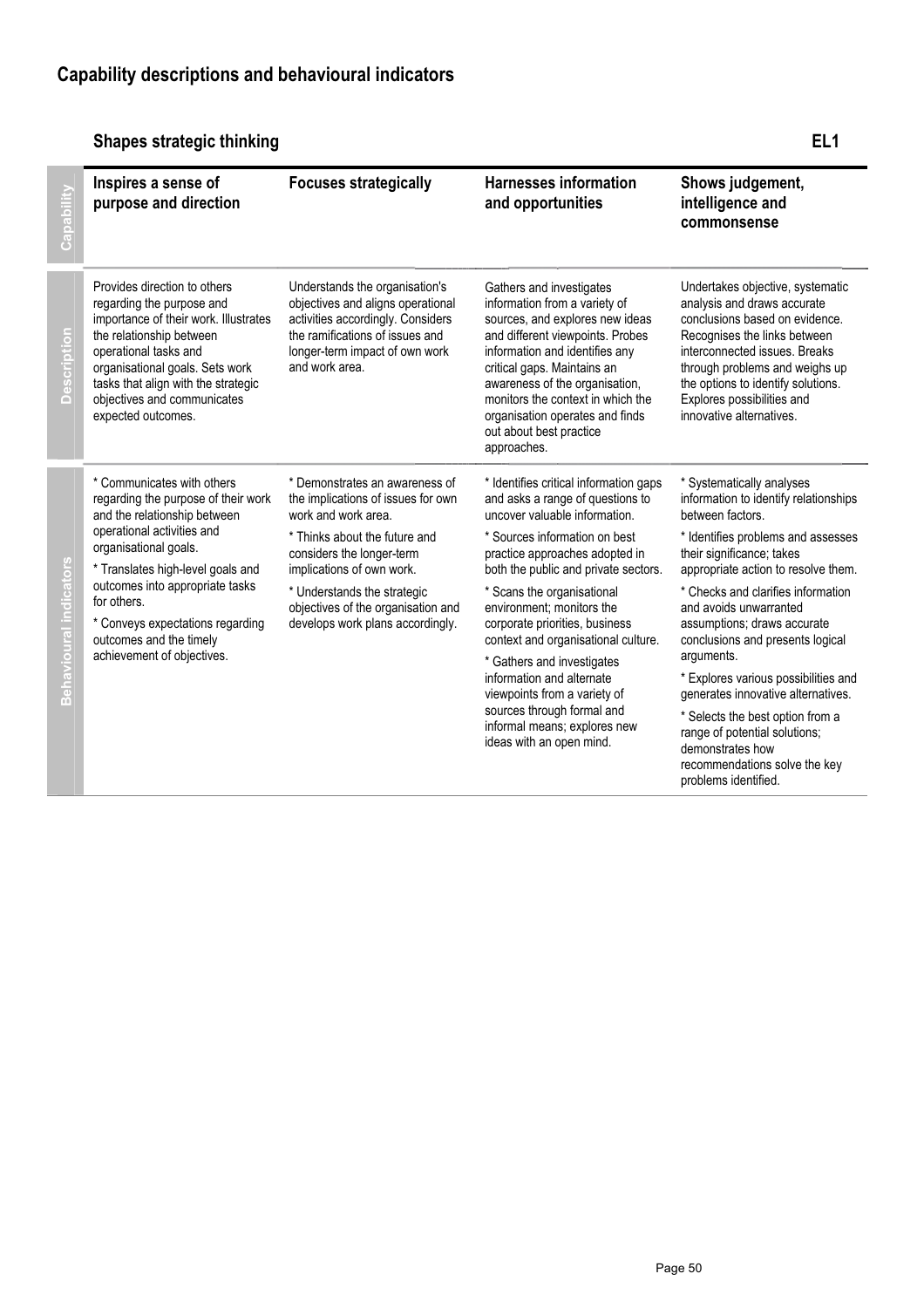# **Achieves results EL1**

| Capabi                     | <b>Builds organisational</b><br>capability and<br>responsiveness                                                                                                                                                                                                                                                                      | <b>Marshals professional</b><br>expertise                                                                                                                                                                                                                                        | <b>Steers and implements</b><br>change and deals with<br>uncertainty                                                                                                                                                                                                                                                                                                                                                                                                                         | Ensures closure and<br>delivers on intended<br>results                                                                                                                                                                                                                                                                                                                                           |
|----------------------------|---------------------------------------------------------------------------------------------------------------------------------------------------------------------------------------------------------------------------------------------------------------------------------------------------------------------------------------|----------------------------------------------------------------------------------------------------------------------------------------------------------------------------------------------------------------------------------------------------------------------------------|----------------------------------------------------------------------------------------------------------------------------------------------------------------------------------------------------------------------------------------------------------------------------------------------------------------------------------------------------------------------------------------------------------------------------------------------------------------------------------------------|--------------------------------------------------------------------------------------------------------------------------------------------------------------------------------------------------------------------------------------------------------------------------------------------------------------------------------------------------------------------------------------------------|
| $\circ$<br><b>Descript</b> | Reviews project performance and<br>focuses on identifying<br>opportunities for continuous<br>improvement. Identifies key talent<br>to support performance. Remains<br>flexible and responsive to changes<br>in requirements.                                                                                                          | Values specialist expertise and<br>capitalises on the expert<br>knowledge and skills of others.<br>Contributes own expertise to<br>achieve outcomes for the business<br>unit.                                                                                                    | Establishes clear plans and<br>timeframes for project<br>implementation and outlines<br>specific activities. Responds in a<br>positive and flexible manner to<br>change and uncertainty. Shares<br>information with others and assists<br>them to adapt.                                                                                                                                                                                                                                     | Sees projects through to<br>completion. Monitors project<br>progress and adjusts plans as<br>required. Commits to achieving<br>quality outcomes and ensures<br>documentation procedures are<br>maintained. Seeks feedback from<br>stakeholders to gauge satisfaction.                                                                                                                            |
| څ<br>m                     | * Identifies and utilises key<br>individuals who will contribute to<br>deliver the best results.<br>* Evaluates projects to understand<br>critical factors for success, and<br>engages in activities to achieve<br>continuous improvement.<br>* Responds flexibly to changing<br>demands whilst maintaining sight<br>of the end goal. | * Consults internal and external<br>experts; taps into their technical<br>and professional knowledge and<br>experience to improve work<br>outcomes.<br>* Contributes own expertise for the<br>benefit of the business unit:<br>encourages others to draw upon<br>this knowledge. | * Constructs project plans that<br>have clear and appropriate goals,<br>timeframes and budgets;<br>anticipates change and builds<br>contingencies into plans.<br>* Deals positively with uncertainty<br>and copes effectively in an<br>environment characterised by<br>change; determines a course of<br>action despite lack of clarity.<br>* Shares appropriate information<br>with staff and colleagues during<br>times of change; helps others<br>adapt to ensure a smooth<br>transition. | * Regularly seeks feedback from<br>stakeholders to gauge their<br>satisfaction: ensures work is<br>delivered to a high standard.<br>* Maintains focus on quality to<br>achieve key outcomes; adheres to<br>documentation procedures and<br>sees tasks through to completion.<br>* Monitors projects against plans;<br>manages priorities and agrees<br>adjustments to milestones as<br>required. |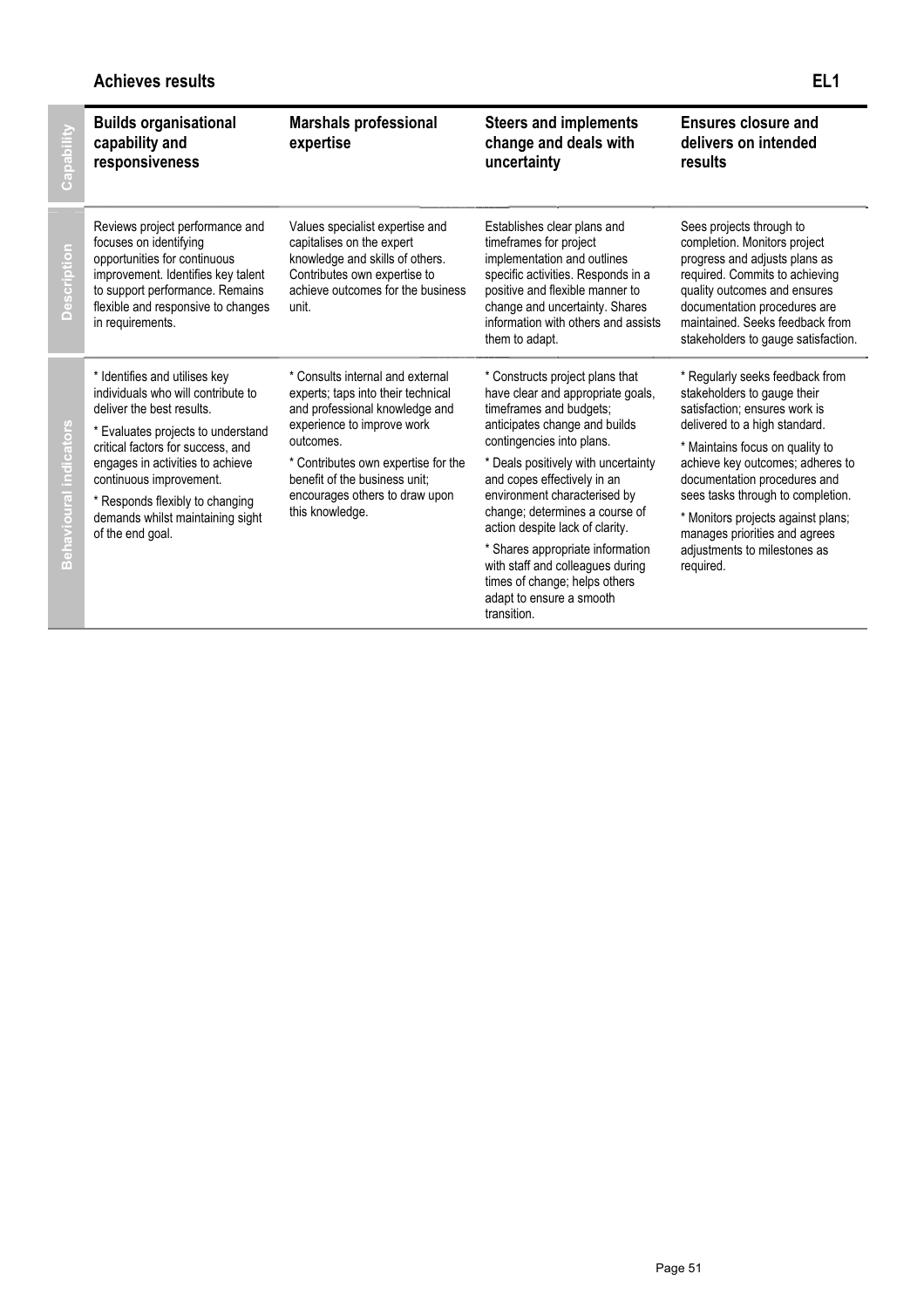# **Cultivates productive working relationships EL1**

| <b>Nurtures internal and</b><br>external relationships                                                                                                                                                                                                                                                                                                                                                                                  | <b>Facilitates cooperation</b><br>and partnerships                                                                                                                                                                                                                                                                                                                       | <b>Values individual</b><br>differences and diversity                                                                                                                                                                                                                                                                                                                                                                                                                        | Guides, mentors and<br>develops people                                                                                                                                                                                                                                                                                                                                                                                                                      |
|-----------------------------------------------------------------------------------------------------------------------------------------------------------------------------------------------------------------------------------------------------------------------------------------------------------------------------------------------------------------------------------------------------------------------------------------|--------------------------------------------------------------------------------------------------------------------------------------------------------------------------------------------------------------------------------------------------------------------------------------------------------------------------------------------------------------------------|------------------------------------------------------------------------------------------------------------------------------------------------------------------------------------------------------------------------------------------------------------------------------------------------------------------------------------------------------------------------------------------------------------------------------------------------------------------------------|-------------------------------------------------------------------------------------------------------------------------------------------------------------------------------------------------------------------------------------------------------------------------------------------------------------------------------------------------------------------------------------------------------------------------------------------------------------|
| Builds and sustains relationships<br>with a network of key people<br>internally and externally.<br>Proactively offers assistance for a<br>mutually beneficial relationship.<br>Anticipates and is responsive to<br>internal and external client needs.                                                                                                                                                                                  | Involves people, encourages them<br>and recognises their contribution.<br>Consults and shares information<br>and ensures others are kept<br>informed of issues. Works<br>collaboratively and operates as an<br>effective team member.                                                                                                                                    | Recognises the positive benefits<br>that can be gained from diversity<br>and encourages the exploration of<br>diverse views. Harnesses<br>understanding of differences to<br>enhance interactions. Recognises<br>the different working styles of<br>individuals, and tries to see things<br>from different perspectives.                                                                                                                                                     | Identifies learning opportunities for<br>others and empowers them by<br>delegating tasks. Agrees clear<br>performance standards and gives<br>timely praise and recognition.<br>Makes time for people and offers<br>full support when required.<br>Delivers constructive, objective<br>feedback in a manner that gains<br>acceptance and achieves<br>resolution. Deals with under-<br>performance promptly.                                                  |
| * Develops and maintains a<br>network with others internally and<br>externally.<br>* Builds and sustains relationships;<br>liaises with a range of<br>stakeholders including other<br>teams, peers and colleagues<br>across the organisation, and in<br>other organisations.<br>* Offers reciprocal assistance in<br>achieving mutually beneficial<br>outcomes.<br>* Anticipates the needs of clients<br>and provides courteous, prompt | * Operates as an effective member<br>of the team; works collaboratively<br>and cooperatively; draws on team<br>strengths.<br>* Involves others and encourages<br>their input; recognises the<br>contributions made by other<br>people.<br>* Consults and shares information<br>with own team and upwards;<br>ensures people are kept informed<br>of progress and issues. | * Discerns the differing and<br>preferred working styles of<br>individuals and factors this into the<br>management of people and tasks.<br>* Recognises that others have<br>different views and experience;<br>explores their contributions and<br>capitalises on the differing<br>perspectives.<br>* Tries to see things from the other<br>person's perspective.<br>* Maintains an awareness of the<br>personalities, motivations and<br>other diverse qualities of people, | * Makes time for people despite<br>competing priorities; provides<br>guidance and offers full support<br>when required.<br>* Encourages staff to engage in<br>development opportunities;<br>identifies knowledge gaps and<br>works with them to determine<br>appropriate development activities.<br>* Delegates tasks effectively;<br>provides clear direction and<br>articulates parameters.<br>* Congratulates people on<br>achievements and gives timely |
| and professional service to them.                                                                                                                                                                                                                                                                                                                                                                                                       | and uses this to enhance<br>interactions.                                                                                                                                                                                                                                                                                                                                | recognition for good performance.<br>* Provides clear, constructive and<br>timely feedback (both positive and<br>negative) in a manner that<br>encourages learning and achieves<br>any required resolution.<br>* Agrees on performance<br>standards and conducts regular<br>reviews; addresses under-<br>performance promptly, identifies<br>causes and agrees on                                                                                                            |                                                                                                                                                                                                                                                                                                                                                                                                                                                             |

improvement targets.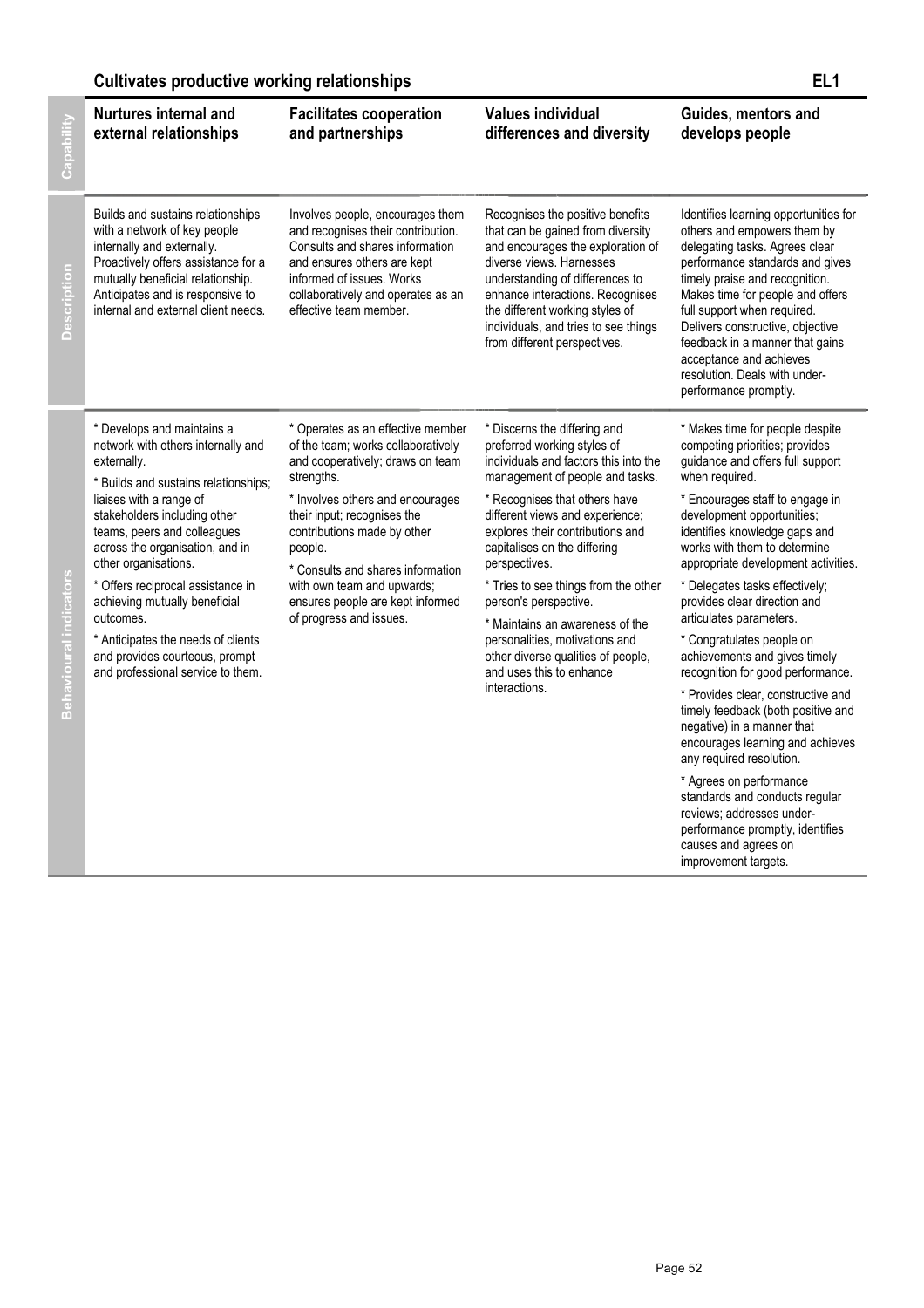# **Exemplifies personal drive and integrity EL1**

Capability

| Capability                    | <b>Demonstrates public</b><br>service<br>professionalism and<br>probity                                                                                                                                                                                                                                                                                                                                                                                                                                                                                                                                      | <b>Engages with risk</b><br>and shows personal<br>courage                                                                                                                                                                                                                                                                                                                                                                                                                            | <b>Commits to action</b>                                                                                                                                                                                                                                                                                                    | <b>Displays resilience</b>                                                                                                                                                                                                                                                                                                                                                  | <b>Demonstrates self</b><br>awareness and a<br>commitment to<br>personal<br>development                                                                                                                                                                                                                                                                                                                                                                                                                                                                                                                         |
|-------------------------------|--------------------------------------------------------------------------------------------------------------------------------------------------------------------------------------------------------------------------------------------------------------------------------------------------------------------------------------------------------------------------------------------------------------------------------------------------------------------------------------------------------------------------------------------------------------------------------------------------------------|--------------------------------------------------------------------------------------------------------------------------------------------------------------------------------------------------------------------------------------------------------------------------------------------------------------------------------------------------------------------------------------------------------------------------------------------------------------------------------------|-----------------------------------------------------------------------------------------------------------------------------------------------------------------------------------------------------------------------------------------------------------------------------------------------------------------------------|-----------------------------------------------------------------------------------------------------------------------------------------------------------------------------------------------------------------------------------------------------------------------------------------------------------------------------------------------------------------------------|-----------------------------------------------------------------------------------------------------------------------------------------------------------------------------------------------------------------------------------------------------------------------------------------------------------------------------------------------------------------------------------------------------------------------------------------------------------------------------------------------------------------------------------------------------------------------------------------------------------------|
| <b>Description</b>            | Adopts a principled<br>approach and adheres to<br>the APS Values and Code<br>of Conduct. Acts<br>professionally and<br>impartially at all times and<br>operates within the<br>boundaries of<br>organisational processes<br>and legal and public policy<br>constraints. Operates as<br>an effective representative<br>of the organisation in<br>public and internal forums.                                                                                                                                                                                                                                   | Provides impartial and<br>forthright advice.<br>Challenges important<br>issues constructively, and<br>stands by own position<br>when challenged.<br>Acknowledges mistakes<br>and learns from them, and<br>seeks guidance and advice<br>when required.                                                                                                                                                                                                                                | Takes personal<br>responsibility for meeting<br>objectives and progressing<br>work. Shows initiative and<br>proactively steps in and<br>does what is required.<br>Commits energy and drive<br>to see that goals are<br>achieved.                                                                                            | Persists and focuses on<br>achieving objectives even<br>in difficult circumstances.<br>Remains positive and<br>responds to pressure in a<br>controlled manner.<br>Continues to move forward<br>despite criticism or<br>setbacks.                                                                                                                                            | Self-evaluates<br>performance and seeks<br>feedback from others.<br>Communicates and acts on<br>strengths and development<br>needs. Reflects on own<br>behaviour and recognises<br>the impact on others.<br>Shows strong commitment<br>to learning and self-<br>development, and accepts<br>challenging new<br>opportunities.                                                                                                                                                                                                                                                                                   |
| <b>Behavioural indicators</b> | * Adheres to the APS<br>Values and Code of<br>Conduct and consistently<br>behaves in an honest,<br>ethical and professional<br>way.<br>* Treats people fairly and<br>equitably and is<br>transparent in dealings<br>with them.<br>* Makes decisions for the<br>corporate good without<br>favouritism or bias; places<br>the aims of the<br>organisation above<br>personal ambitions.<br>* Understands and<br>operates within legal and<br>public policy constraints<br>and limitations.<br>* Operates in a<br>professional manner when<br>representing the<br>organisation in public and<br>internal forums. | * Listens when own ideas<br>are challenged; stands<br>ground and defends own<br>views when appropriate.<br>* Challenges issues and<br>raises objections<br>constructively; discusses<br>alternatives to find a way<br>forward.<br>* Provides impartial and<br>forthright advice.<br>* Takes responsibility for<br>mistakes and learns from<br>them; acknowledges when<br>in the wrong.<br>* Seeks advice and<br>assistance from colleagues<br>and senior managers when<br>uncertain. | * Takes the initiative;<br>progresses work, and<br>engages in additional tasks<br>as required.<br>* Gets on with the job at<br>hand and applies self with<br>energy and drive; commits<br>to meeting the objectives.<br>* Recognises and seeks to<br>resolve issues impacting<br>on the achievement of<br>desired outcomes. | * Maintains effective<br>performance levels in<br>highly charged or high-<br>pressure situations.<br>* Demonstrates<br>persistence and works<br>hard to achieve objectives.<br>* Maintains an optimistic<br>outlook and focuses on the<br>positives in difficult<br>situations.<br>* Stays controlled when<br>under pressure; does not<br>react personally to<br>criticism. | * Reflects on own<br>behaviours and work style<br>and considers how they<br>impact on others and on<br>job performance.<br>* Demonstrates<br>commitment to self-<br>development and<br>capitalises on opportunities<br>to extend skills and<br>knowledge; accepts<br>challenging new<br>opportunities.<br>* Communicates areas of<br>strength, and<br>acknowledges<br>development needs.<br>* Seeks feedback on<br>behaviour and work<br>performance and is<br>responsive to guidance.<br>* Spends time critically<br>analysing own<br>performance and identifies<br>strengths as well as<br>development needs. |